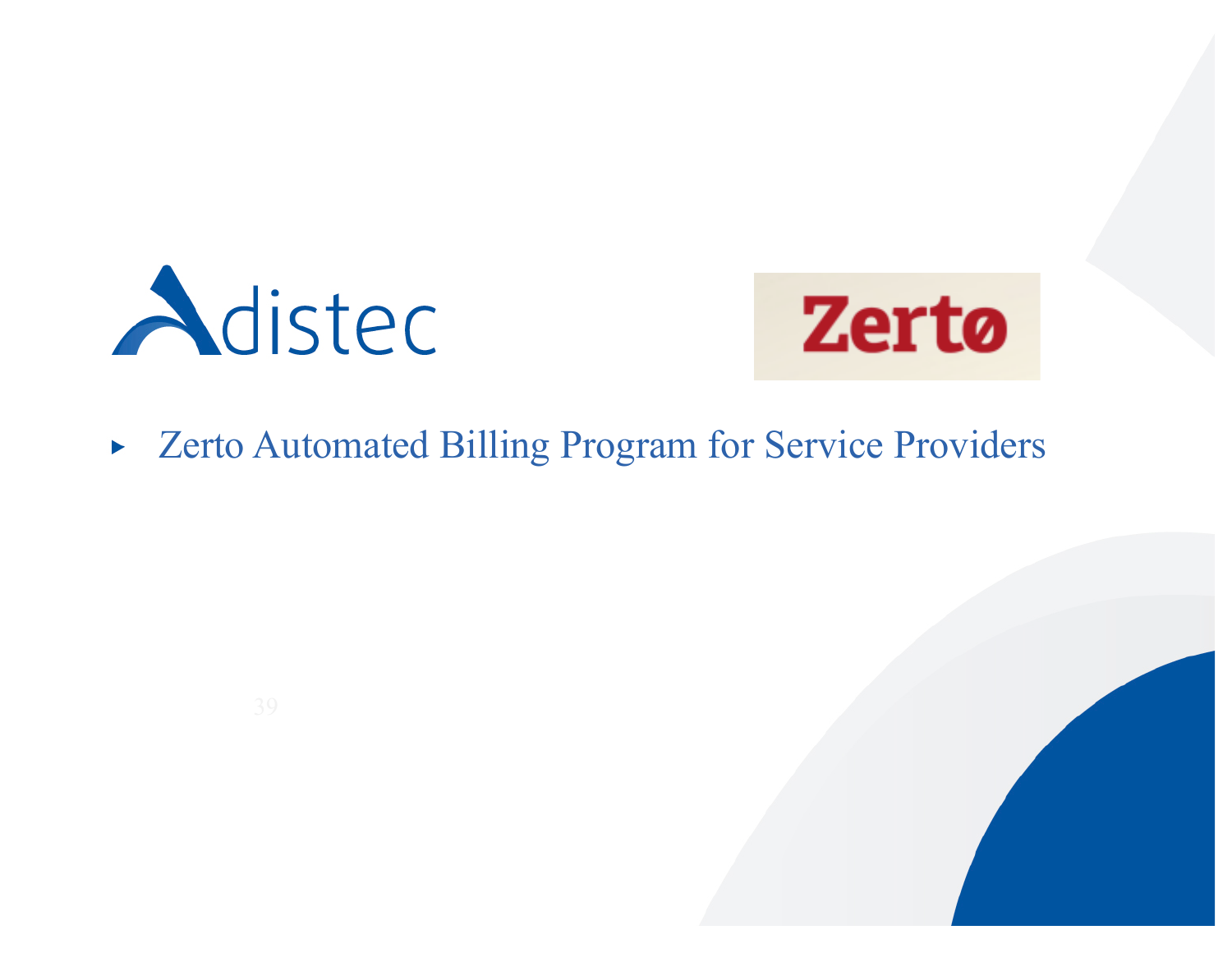



### What is it?

Automated Billing is a 3 step process that removes the hassle of manual monthly reporting and its mandatory for all Service Providers implementing Zerto's Software Solutions.

# Benefits:

Scalable solution for Cloud Team growth Eliminates errors in monthly reporting Saves time for the Service Provider, the Aggregator (Adistec) & Zerto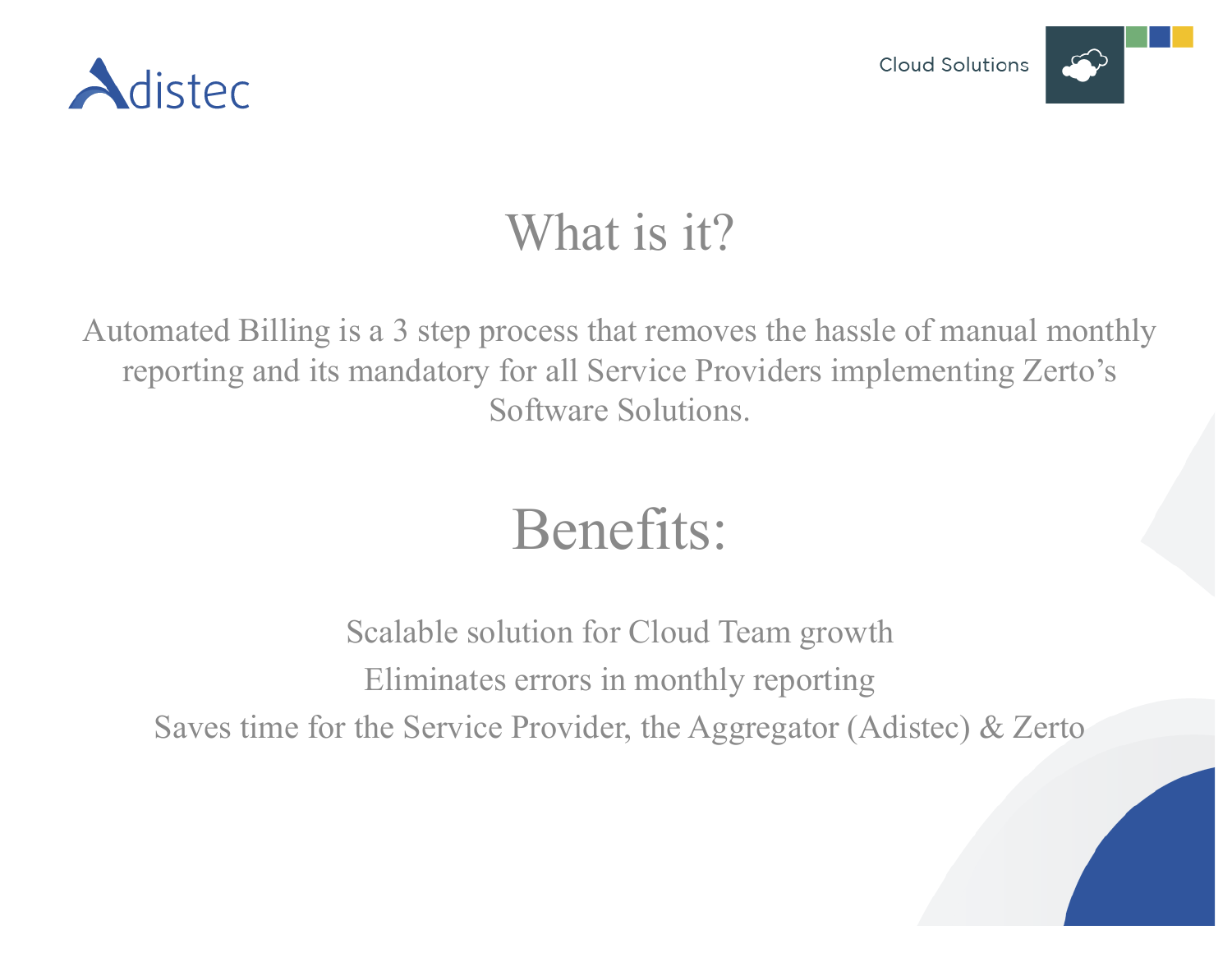





### Step 1 – Primary Contact Setup

**Technical Approval Contact** *{SF field – CH approving contact}* –the technical person who will review and approve monthly usage reports. In most cases, this is the person who primarily handles Zerto Software in the environment.

**Billing/Invoice Contact** *{SF Field – Accounting Dept Contact}* - accounting contact who will receive and process the invoice sent by Adistec Chile SPA, as well as providing a PO if needed.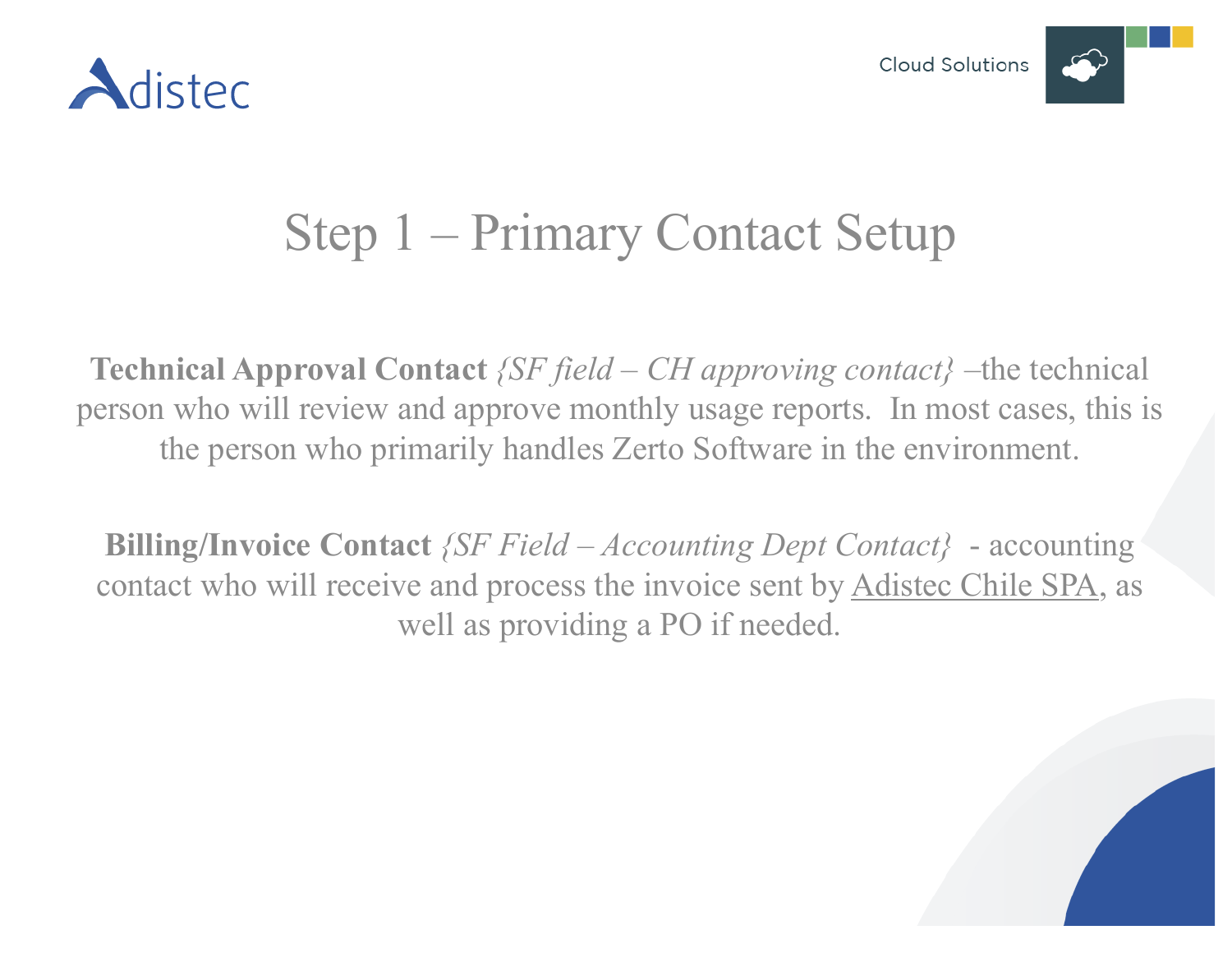



### Step 2 – Find out where the Software is installed

Ask the technical contact how many sites they have, and the names of the sites where they've installed the software. Compare this to the analytics

Service Provider account in Zerto's Salesforce  $\rightarrow$  Find the current month's billing  $object \rightarrow$  Billing download Link :

| <b>Sites in Report:</b>                |                                      |
|----------------------------------------|--------------------------------------|
| Name                                   | Site ID                              |
| PQA Academy                            | 94dc90a0-40db-4bde-a4cf-8468912047ff |
| Azure                                  | 32f06ef8-e0e0-4a17-b23d-969effe88807 |
| MyDRaaS-v2                             | 075e06fe-35af-4be3-aea0-ea2780c8fa9a |
| LAB                                    | d2db0070-8f97-464e-83cb-ad46e9692244 |
| Sites outside Report (customer sites): |                                      |
| LabCorp-HQ                             |                                      |
| <b>BBR</b> - Softcat                   |                                      |
| Ascot                                  |                                      |
| Indigo Telecom Group                   |                                      |
| <b>Biffa</b>                           |                                      |
| The Bahamas Maritime Authority         |                                      |
| CompleteMoneyGroup                     |                                      |
|                                        |                                      |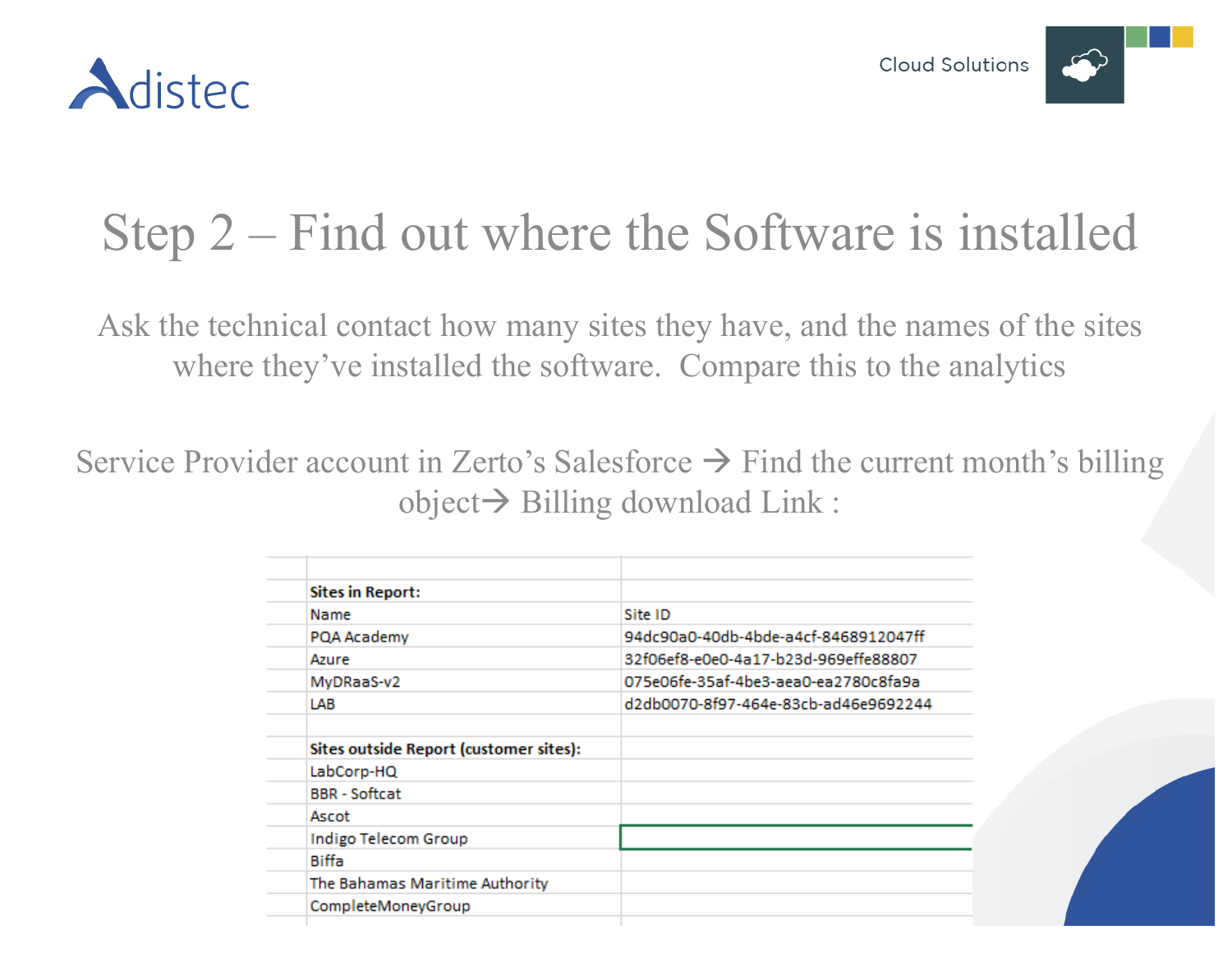

## Step 3 – Validating the configuration of the ZCM

Periodically, the ZCM ("Zerto Cloud Manager") sends its usage information to a Zerto Centralized Server. This report is based on the information received from all Zerto Virtual Managers (ZVMs), aggregating the data from all sites and automatically removing duplicates.

This report provides **average monthly usage & support information**  (environment, license, and version info)

The report is then sent securely using HTTPS in the first few days following the end of the calendar month to a Zerto Server.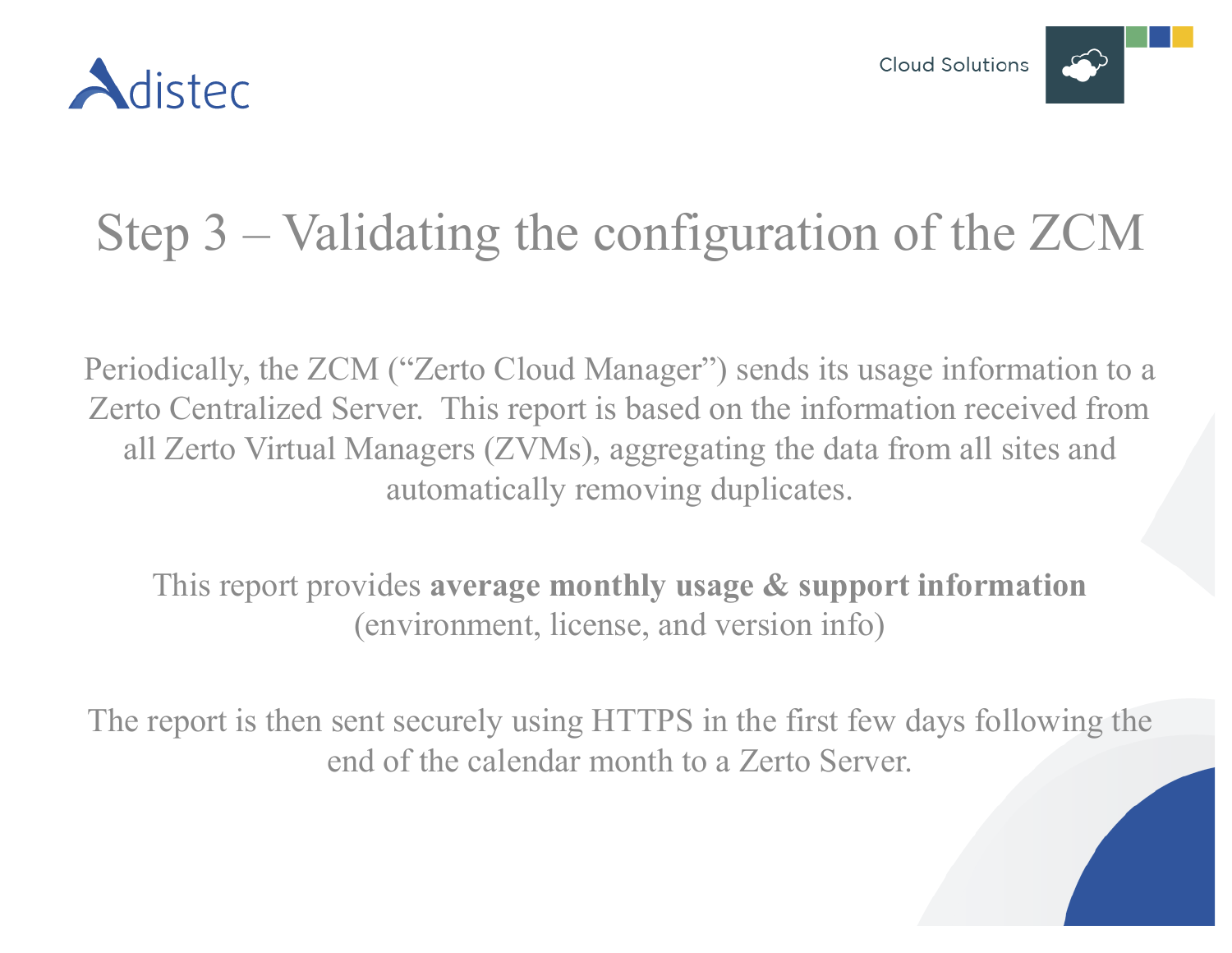

### Step 3 – Validating the configuration of the ZCM/Cont.

In order for the Automated Billing mechanism to function, all cloud ZVMs must be added as "sites" to the ZCM. This ensures each production ZVM is correctly captured in our call home analytics.

Steps for the Service Provider to validate their Zerto Environment:

- 1. Utilize the ZCM. This will allow you to manage all of your sites from one location. All of your cloud ZVM servers should be added as sites in the ZCM server.
- 2. Ensure that the ZCM server has **TCP port 443** outbound open to the internet.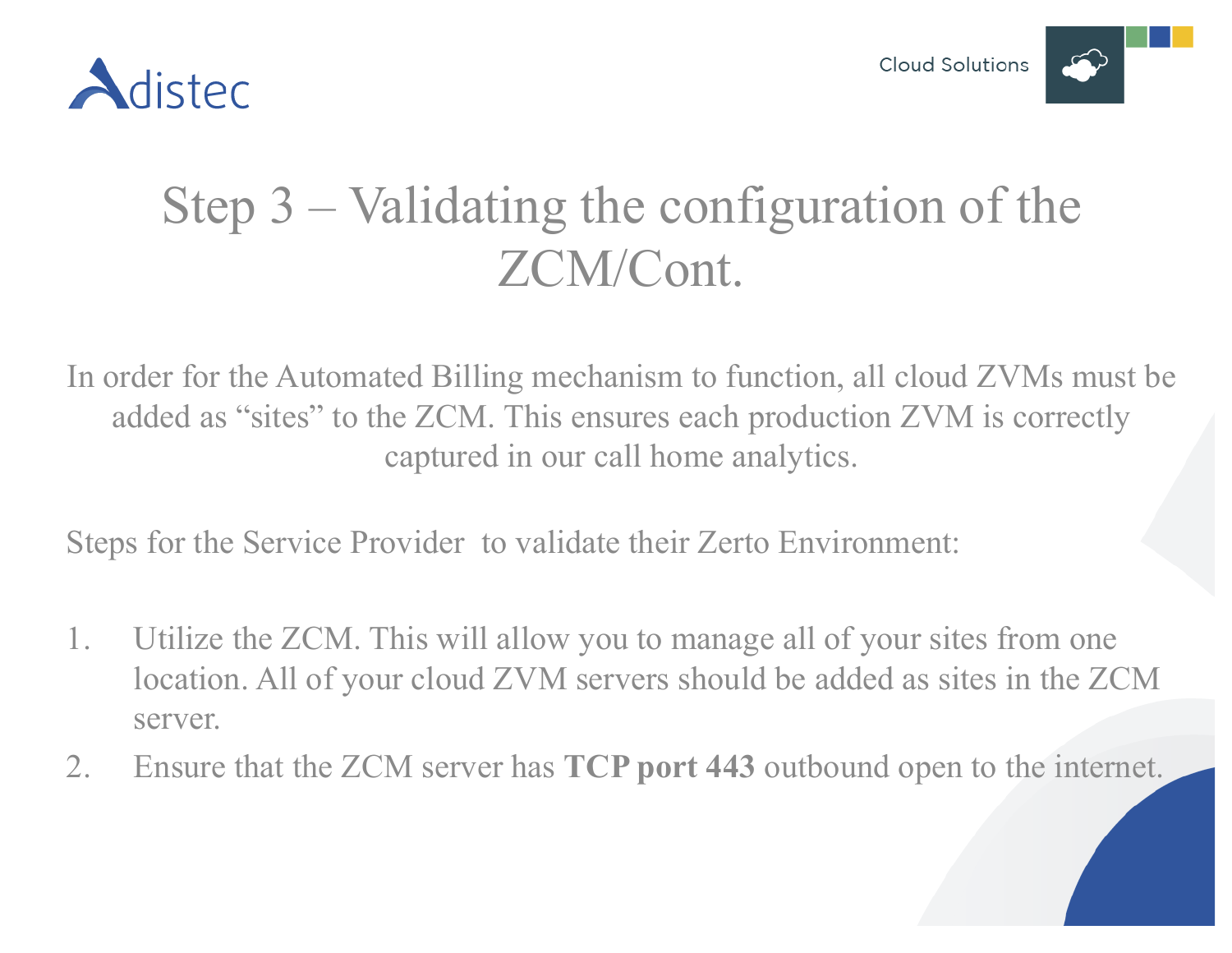



### Automated Billing is Enabled!

At month's end, Zerto will provide the Adistec and the Service Provider with an automated usage report for review and approval.

Within 5 business days, the Service Provider or the Aggregator can reply with questions or adjustments *{SF field: Request to exclude VMs}.*

Adjustment VMs are those used for trial or testing (Not POCs). This can be done within the excel file provided by Zerto. The file must be returned to Zerto within 5 days of receiving .

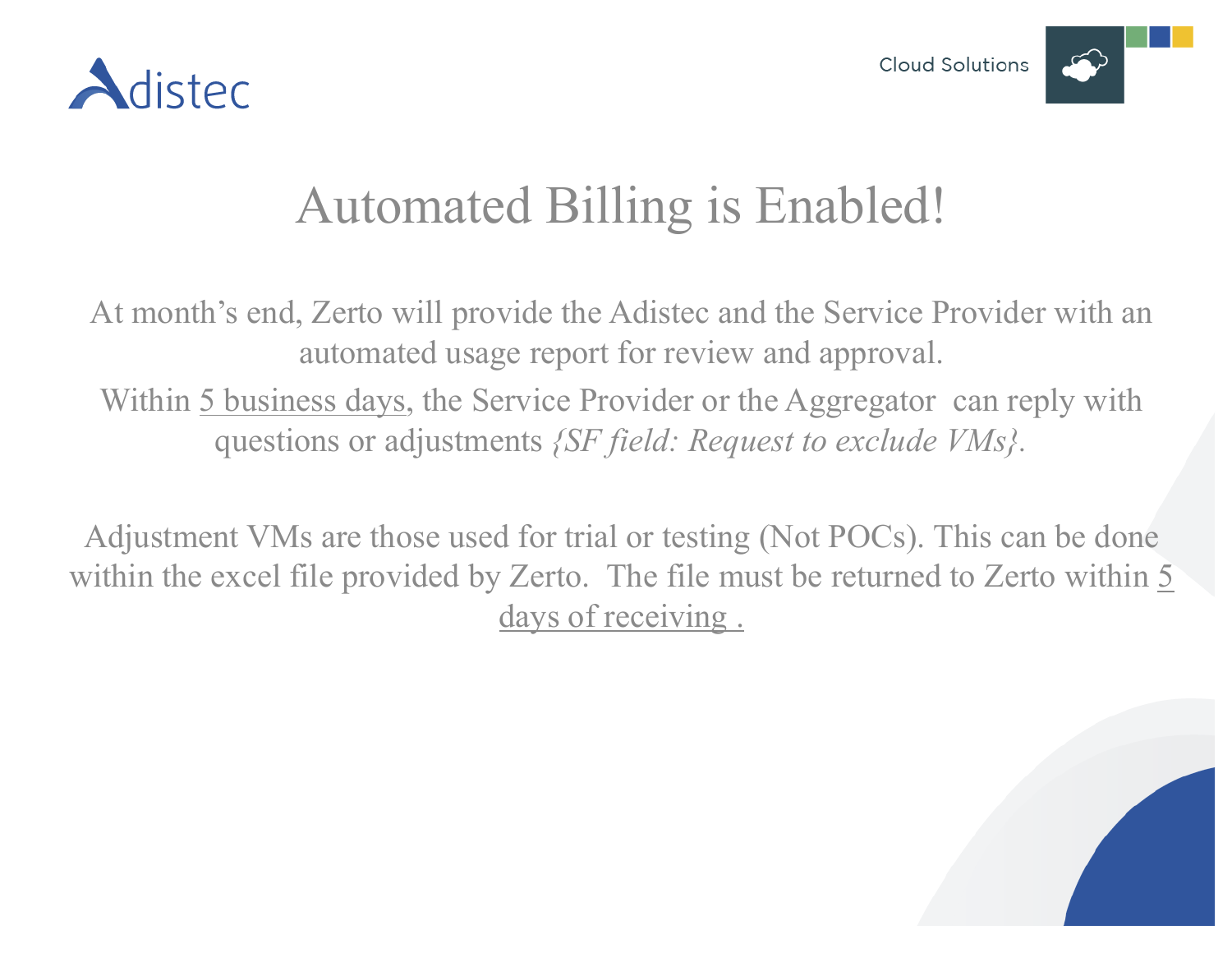

### On Zerto's side - Salesforce actions to take: Check off the following boxes:

 $\blacktriangledown$  Billing

| <b>Phil Reeve</b> |
|-------------------|
| <b>AP Harbor</b>  |
| <b>Phil Reeve</b> |
| 30                |
|                   |
|                   |
| $\vdots$          |
|                   |
| w                 |
|                   |
|                   |
|                   |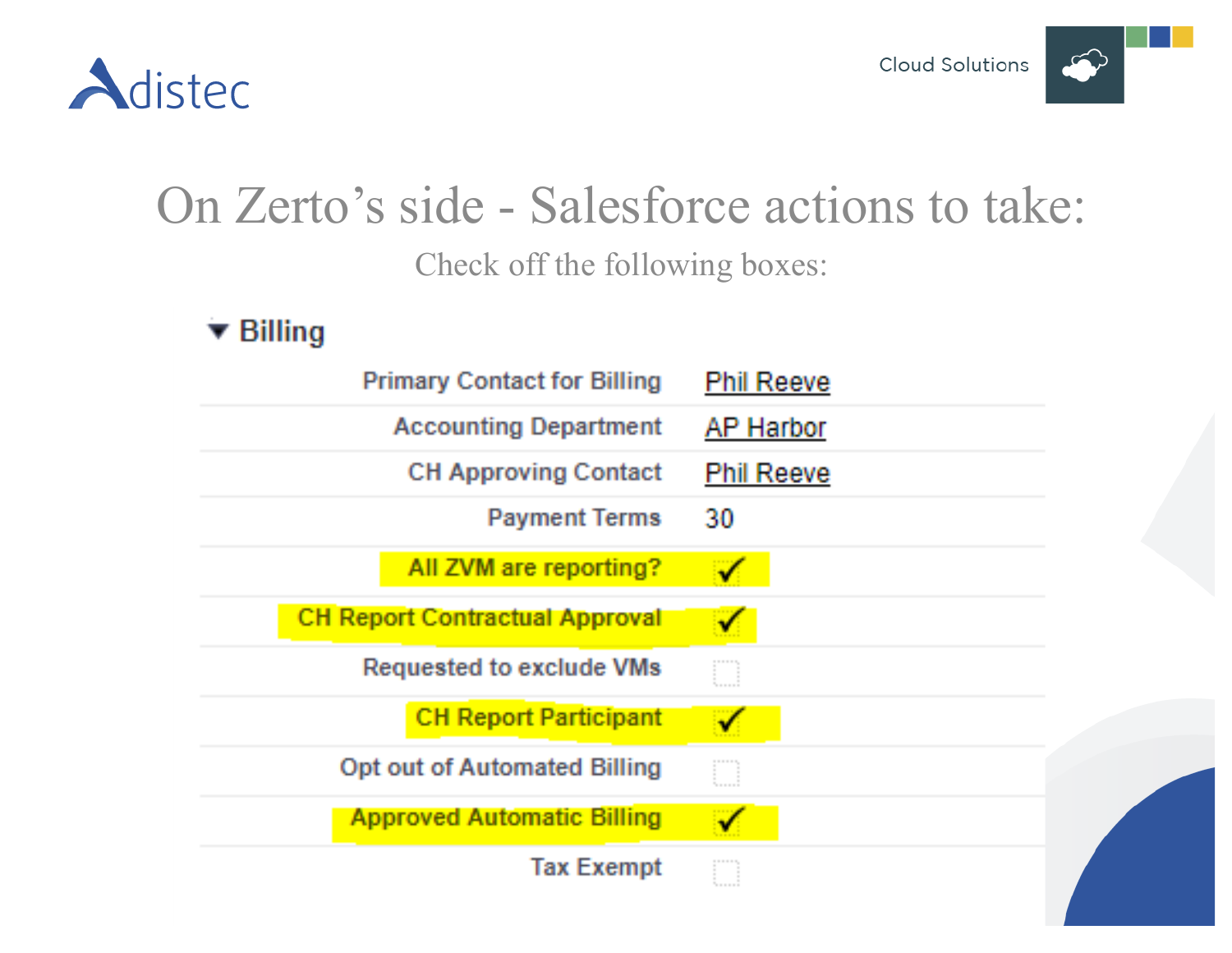



### Additional Information

You can review the **ZCE billing Knowledge Base article** for additional times to check for connectivity. You will need to be signed into the Zerto Support Portal to view this page. If you do not have a log in please email  $\frac{\text{support}(a\text{zerto.com})}{\text{support}(a\text{zerto.com})}$ 

If you need assistance with this process, please contact  $\frac{acs(a) \text{adistec.com}}{acs(a)}$